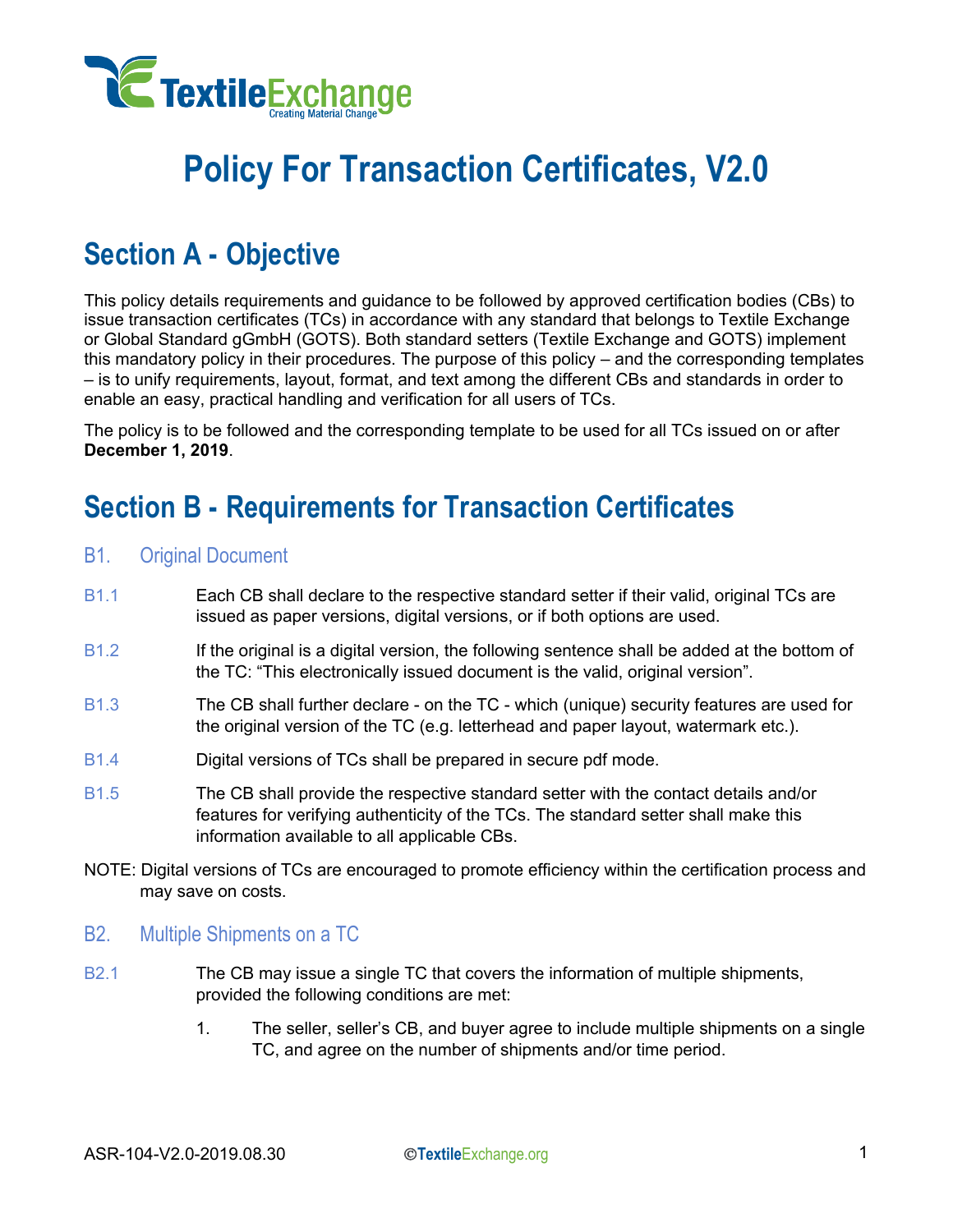- 2. The CB shall give written permission to the seller copying the buyer to use a single TC for the agreed number of shipments and/or time period (either for the individual case or as a procedural rule).
- 3. The seller shall receive the buyer's permission in advance to include multiple shipments in one TC. The seller shall notify the buyer of the time period for which each TC is intended to cover.
- Guidance: The buyer should discuss with their own CB. For example, the buyer may purchase inputs (intermediates) from a company that is supplying on an open TC, use these inputs to produce their own goods, then sell them before the inputs' TC is closed. In this case, the buyer's CB shall not issue the TC for the buyer's goods being sold without receiving a TC for the incoming goods. The buyer's CB may also require written confirmation that the multiple shipment practice was agreed to by the seller's CB.
	- 4. All shipments on a single TC shall be sent from the same seller at the same location (Box 3) and shall be produced by the same last processor of the products (Box 5).
	- 5. All shipments on a single TC shall be sold to the same buyer (Box 7). Where multiple shipments covered on a single TC are sent to different consignees / destinations the TC shall clearly link the details (products, amounts) of each shipment to the corresponding consignee / destination. In this context, the information requested in Box 8 and 9 may be provided in Box 10 and 17, respectively. The text to be used in Box 8 and 9 then is "see Box 10" and "see Box 17" respectively.
	- 6. The maximum number of shipments on a single TC is 100.
	- 7. The maximum time period that a single TC may cover is three months. and
- Guidance: The choice of a time period requires a balancing of costs and risks. While using a single TC for multiple shipments should reduce the annual cost of TCs, it does mean that there will be periods of time during which goods being sold have not yet been verified by a CB. This will be of concern to the buyers of the product. While a time period of three months may be reasonable in some situations, it is expected that a more realistic timeframe would be closer to one month in most cases.
	- 8. A TC may not be open past the end of the validity of the seller's scope certificate.

## B3. Exemption for Certified Retailers

B3.1 Certified retailers are not required to receive and maintain TCs provided that products are labelled with the licence number of the supplier or manufacturer instead of the license number of the retailer.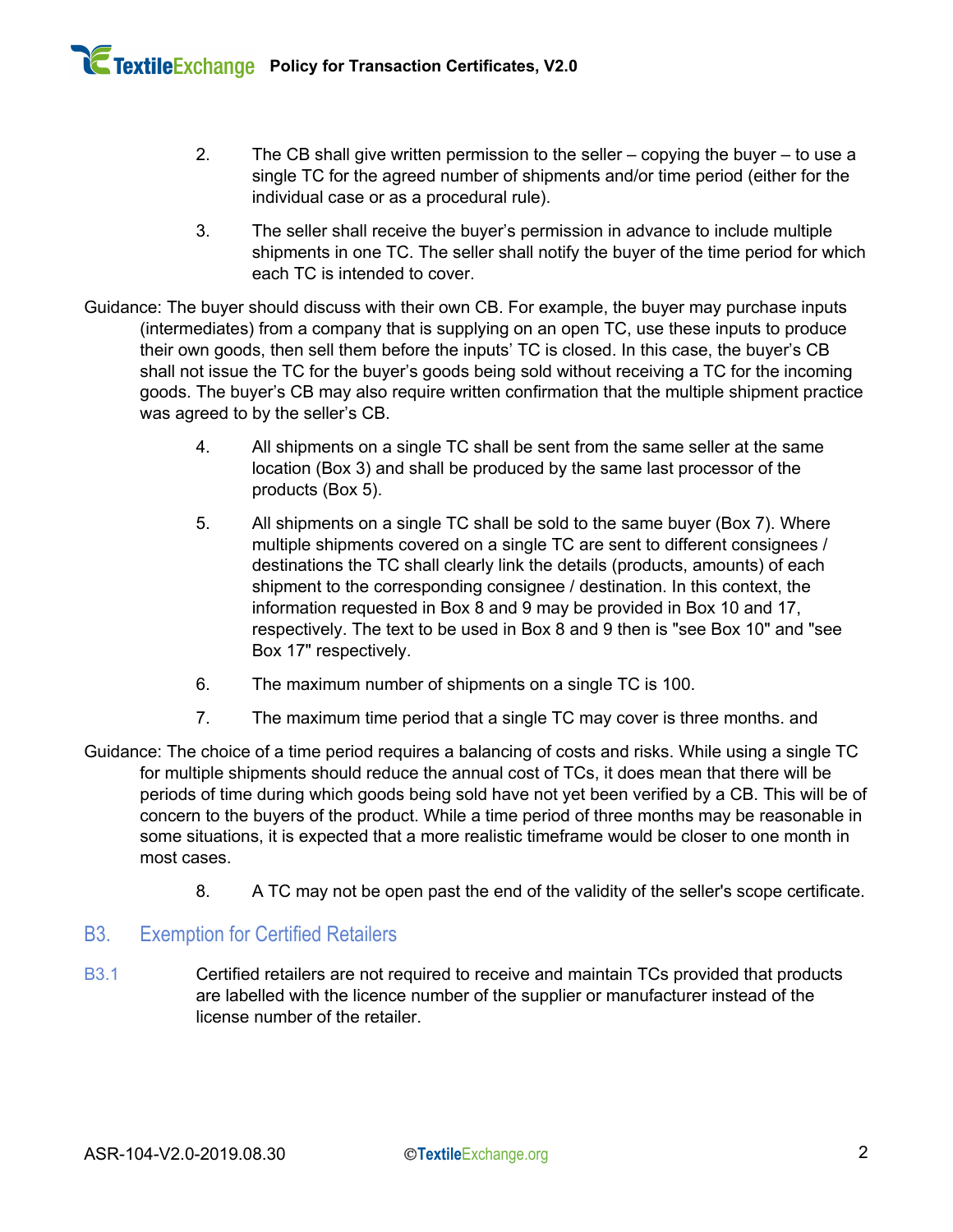## B4. Exemption for Wholly Owned Subsidiaries

- B4.1 TCs are not required for sales or transfers of products between wholly owned subsidiaries which are included in the same parent company's scope certificate, provided that products are not repacked, relabelled, or processed by or on behalf of the subsidiary companies.
- B4.2 **In the case of B4.1, a single transaction certificate shall be issued naming the parent** company as the buyer and another naming the parent company as the seller, regardless of intermediate ownership of the goods by its wholly owned subsidiaries and regardless of which wholly owned subsidiary is the legal buyer or seller. The parent company shall document all ownership changes in the flow of goods, which documentation shall be verified by the CB.

## B5. Transaction Certificates in Subcontracting

B5.1 Transaction certificates should be used when an independently certified organization is used as a subcontractor. In such cases, terminology within the TCs shall be changed from Buyer and Seller to Sender and Receiver.

### B6. Timelines for issuing TCs

- B6.1 Certification bodies shall issue TCs within 15 working days after receipt of a complete application from a certified organization.
- B6.2 Certification bodies are not required to issue TCs more than six months after the date of the earliest shipment to be included. However, should the CBs find all documentation adequate and information complete, TCs may be issued based on their individual risk assessment.

### B7. Template

The standard setters (Textile Exchange and GOTS) provide a TC template for each Standard. Further, a 'neutral' template is provided so that CBs can fill in combinations of standards (e.g. OCS and GRS).

Requirements and guidance regarding the content of the TC are provided as follows:

#### 7.1 Title

The document shall be titled 'Transaction Certificate'. Synonyms (such as product certificate, export certificate or certificate of inspection) are not allowed.

The standards according to which the TC is issued are to be named as following:

- Organic Content Standard (OCS)
- Content Claim Standard (CCS)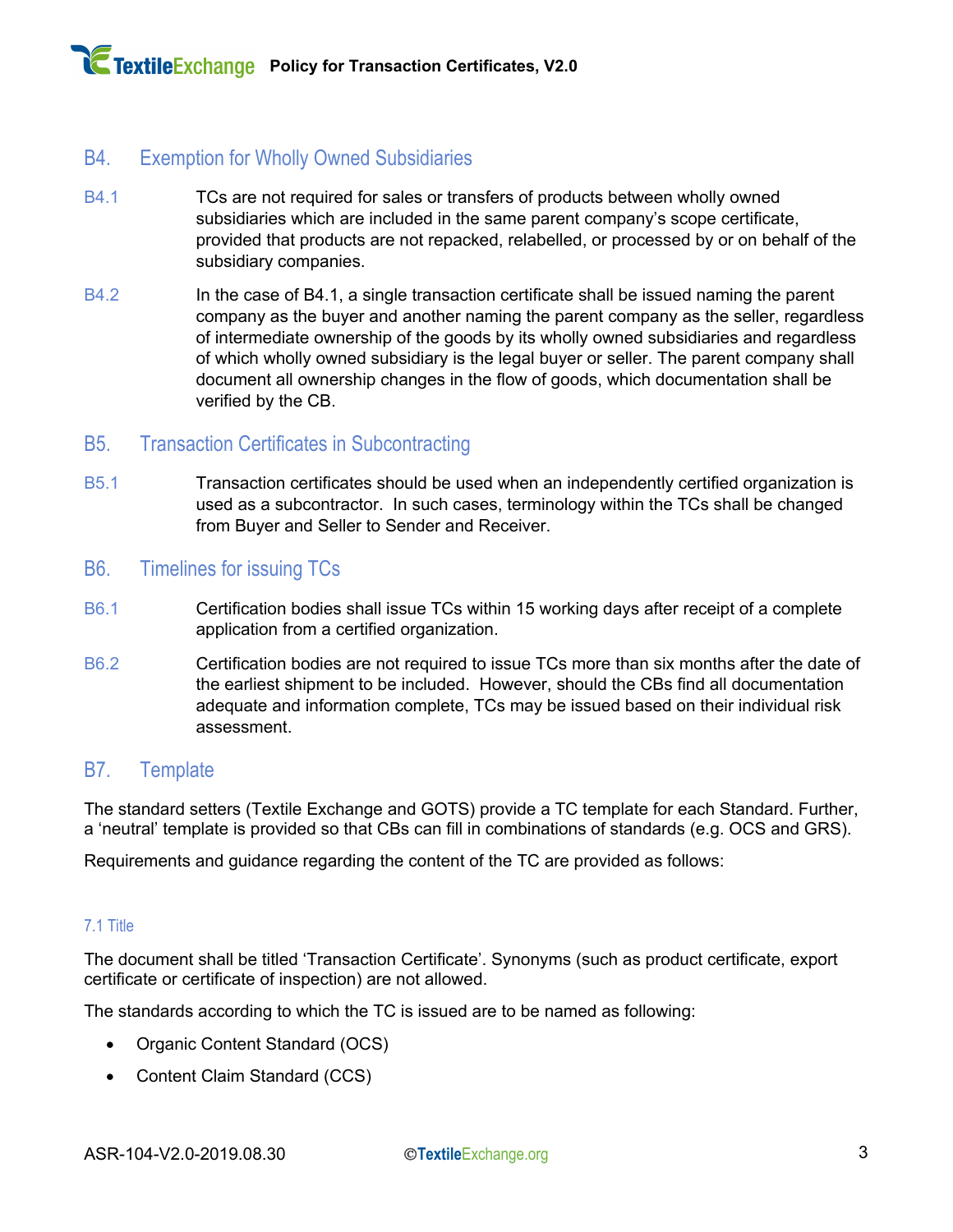- Global Recycled Standard (GRS)
- Recycled Claim Standard (RCS)
- Responsible Down Standard (RDS)
- Responsible Wool Standard (RWS)
- Global Organic Textile Standard (GOTS)

A TC may be issued for more than one standard if all products listed are certified to all standards referenced. If individual products listed are certified to different standards, a separate TC shall be issued for each standard.

7.2 First Page

#### 7.2.1 Box 1 - CB

1a – Name and address of the CB's office that issues the TC.

1b – The CB's licensing code, as assigned by the standard setter.

#### 7.2.2 Box 2 - Inputs

2a – Reference number of the TC

The TC's reference number consists of two components:

- I. The license (or contract) number of the seller.
- II. A unique number<sup>1</sup> used to identify each individual TC.
- 2b Input certificate number(s)

This consists of two components:

- I. License number of the certified raw material input producer (e.g. farm, ginning, spinning, weaving/knitting etc for cotton).
- II. Transaction certificate number(s) of certified input material(s). If organic production standards do not provide TCs, this may be left blank.

2c – Scope certificate number(s) of first raw material input

Mandatory only for first processing step of each standard (e.g. ginning for cotton). Scope certificate number(s) of farm certified to Organic Production Standard shall be mentioned. Traders' scope certificate numbers shall not be mentioned here.

<sup>&</sup>lt;sup>1</sup> The unique TC number may be issued directly by the Central Database System (when operational) or by the CB.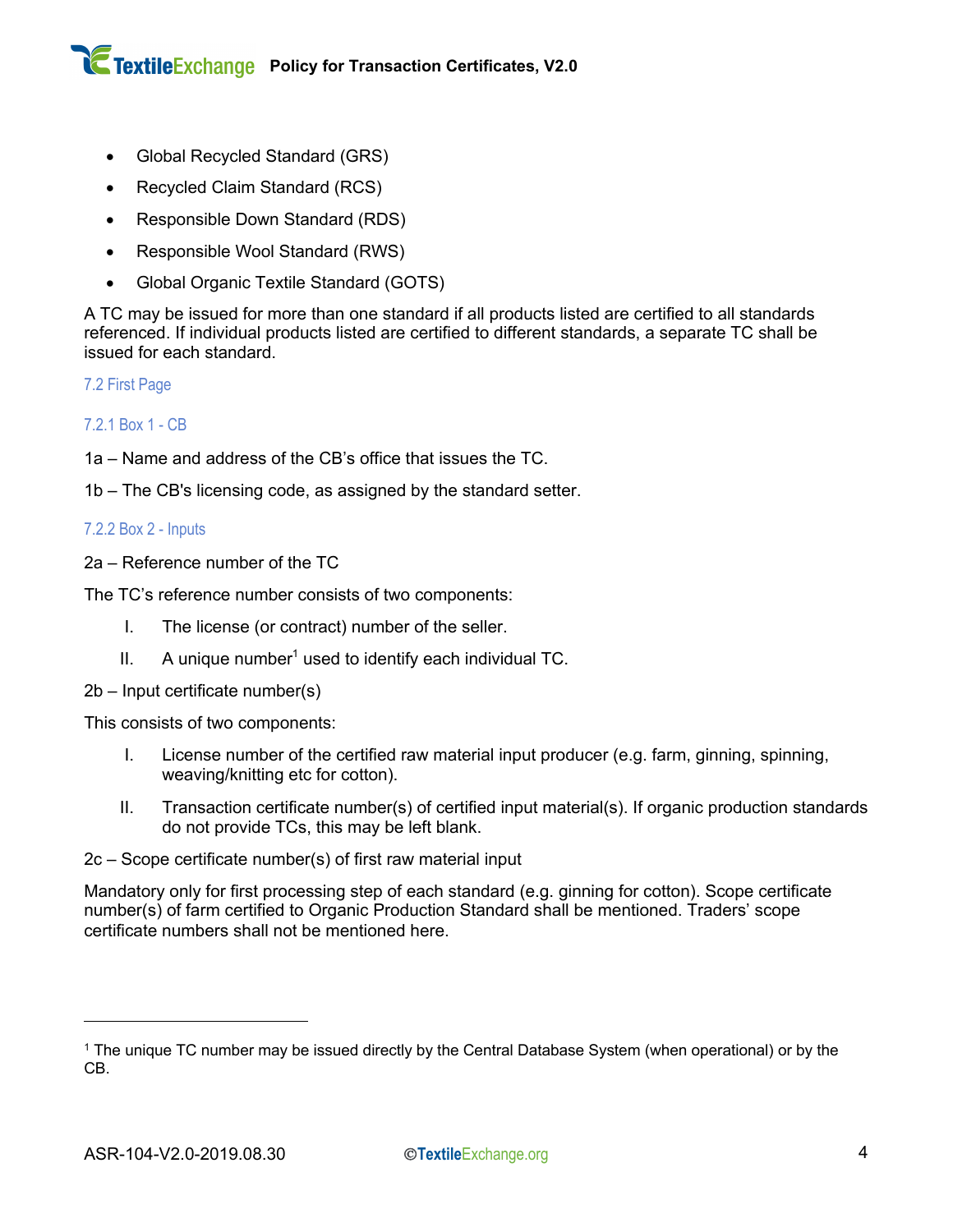#### 7.12.3 Box 3 - Seller

Name and address of the seller of the certified products.

- The seller may be the main location of the certified organization, which is listed on page 1 of the scope certificate, or one of its facilities.
- A subcontracted unit shall not be the seller of the products.
- In case of exemption for wholly-owned subsidiaries of a brand or of a retailer, the name and address of the parent company shall accompany the subsidiary name, with additional information carried in Boxes 7 & 8.

#### 7.2.4 Box 4 – Inspection Body

Name and address of the inspection body (e.g. CB office or CB subcontractor). The inspection body may be different from the CB that issues the TC (e.g. another office of the CB or a CB subcontractor).

#### 7.2.5 Box 5 – Last Processor

Name of the last processor of certified product(s) and address. This information is optional<sup>2</sup>.

#### 7.2.6 Box 6 – Country of Dispatch

Country from which the certified products are shipped.

#### 7.2.7 Box 7 - Buyer

Name and address of the buyer of the certified products.

#### 7.2.8 Box 8 - Consignee

Name and address of consignee who receives the shipment of certified products (this may be a processor or a warehouse). If there are multiple consignees, these shall be detailed in Box 18. If the buyer is arranging transportation from the seller or the seller's subcontractor, the address where the buyer picks up the certified products shall be listed.

#### 7.2.9 Box 9 – Country of Destination

Country to which the certified products are shipped (country where the consignee of Box 8 is located). If there are multiple consignees, their destination countries shall be detailed in this Box.

#### 7.2.10 Box 10 – Product and Shipment Information

Provide detailed information to clearly identify the certified products for each shipment (or refer to the official invoice / transport documents where the information can be found).

 $2$  It may be left blank on request of the seller [eq if the seller does not want to disclose the name of its (subcontracted) processor]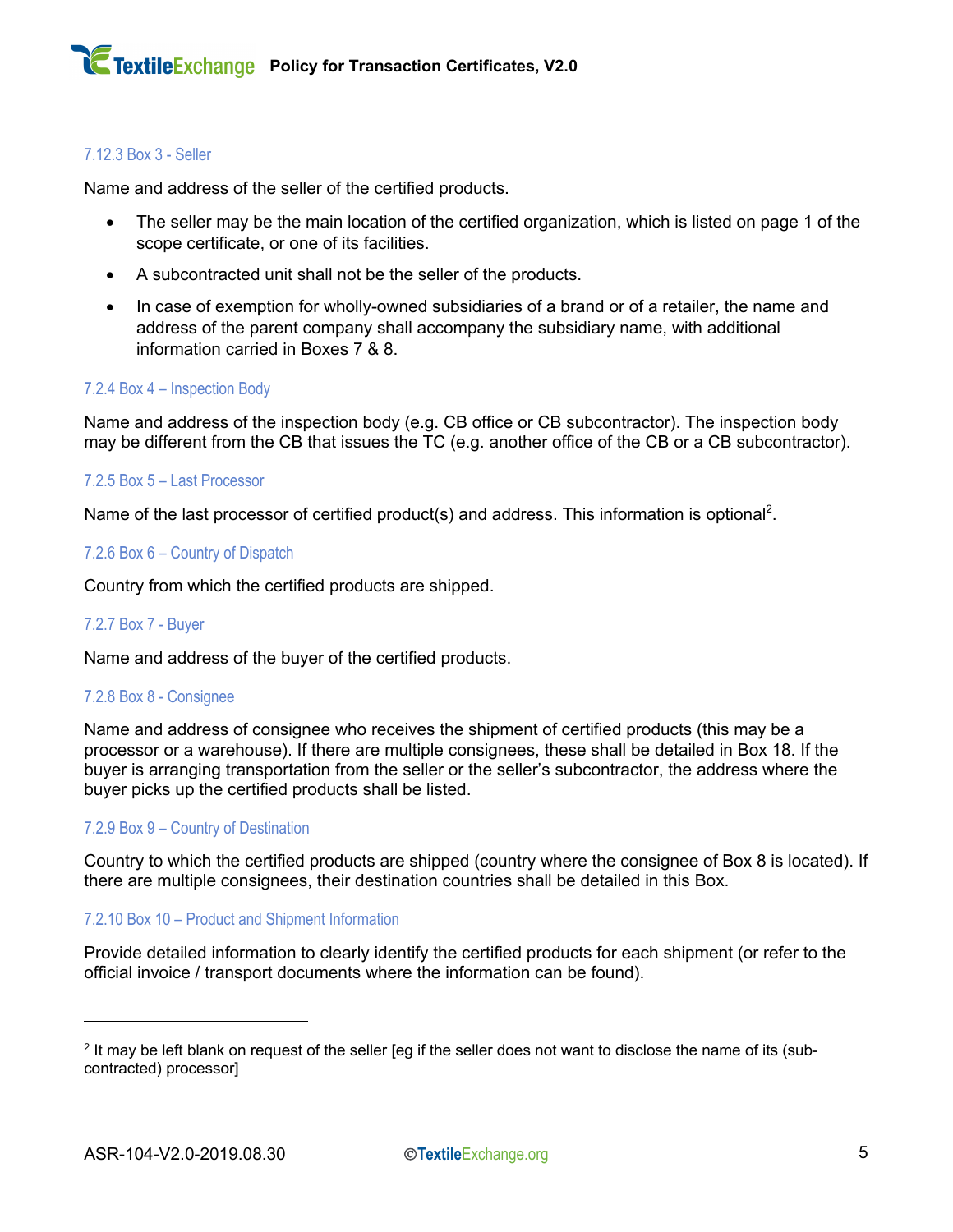Minimum Information:

- Unit counts (e.g. bales, garment pieces, or fabric rolls) and names of the products as they appear on the invoice
- Label grade, if applicable (e.g. for GOTS: 'organic' or 'made with organic', for OCS: OCS or OCS Blended)

Raw material category, product category, and product details as described in *ASR-103a Annex to the Scope Certificate Policy: Category Terms*.

- Fibre material composition of the product(s) (% of each fibre in the product by weight) from the SC Products Annex.
- Gross weight, net weight, and certified material weight of products in each shipment in kg (if the TC covers multiple shipments)
- Invoice number and date & purchase order number and date.
- Transport document number and date

If space is not sufficient to include all information of the TC on one page, Box 10 may be continued on page 2. In this case a statement shall be added in Box 10 saying "Information is continued in Box 17 on page 2 of this TC"

NOTE: Especially for multiple shipment TCs the amount of the above-mentioned minimum information may be substantial. If (part of) the information can clearly be found on the corresponding invoices / transport documents, it is not considered compulsory to copy all this information in Box 10/17 but acceptable to refer to the invoices / transport documents – by providing invoice and transport number and date – where the information can be found. In this case, the referenced products shall be clearly identified as certified on the corresponding invoices / transport documents and the arrangement shall be agreed upon by the seller, buyer, and CB.

#### 7.2.11 Box 11 – Gross Shipping Weight

Total weight of products covered by the TC plus packaging in kg.

#### 7.2.12 Box 12 – Net Shipping Weight

Total weight of products covered by the TC without packaging in kg.

#### 7.2.13 Box 13 – Certified Weight

- Total weight of certified material(s) covered by the TC excluding non-certified materials, packaging, accessories, and trims in kg.
- In the event of products containing materials certified to multiple standards, each standards' material totals shall be given separately in additional fields. For example:

13 a) 70 kg GOTS/OCS certified organic cotton

13 b) 30 kg GRS certified recycled PET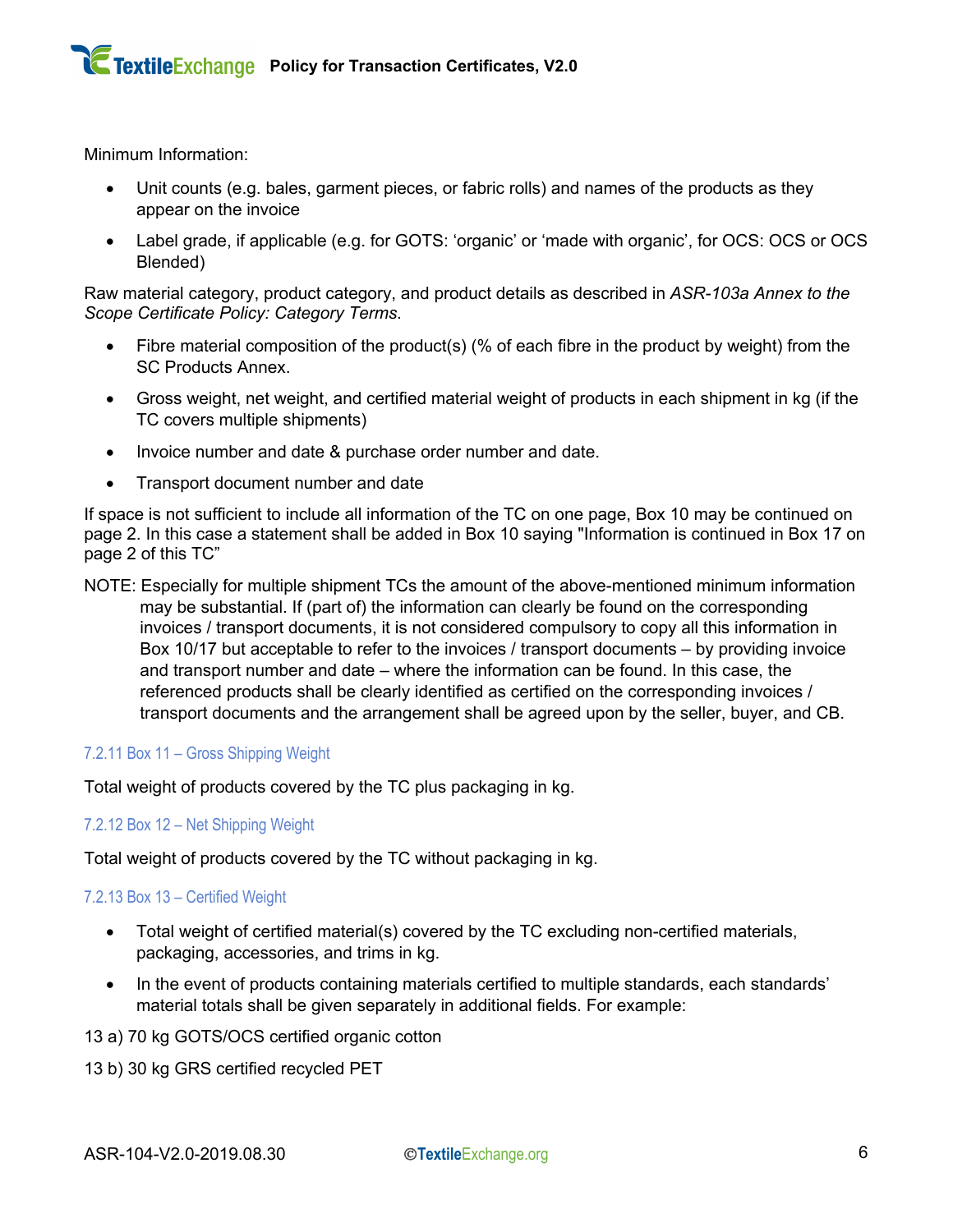For cases where only one certified material is used, 13b) should be left blank. For example,

13 a) 70 kg GOTS/OCS certified organic cotton

13 b) xx

Total weight in Box 13 shall be the sum of Boxes 13 a) and 13 b).

In the event of products containing materials certified to multiple standards, 'neutral' template may be used, if applicable.

#### 7.2.14 Box 14 – CB Declaration

The declaration as prescribed on the template shall be used.

#### 7.2.15 Box 15 – Additional Declarations

For OCS and/or GOTS this Box shall be used to declare the following:

- That all of the organic fibres used meet the certification requirement of a specific country to refer to them as organic. The following declaration shall be provided for any TC issued: "Certification of the organic fibres used for the products listed complies with USDA NOP rules  $\Box$  yes  $\Box$ no". For TCs issued to buyers in other countries where the organic fibre production and certification shall be based on a specific organic farming standard (e.g. in Canada, China, Brazil) before textile products may be advertised and sold with an 'organic' reference (to the fibres used), compliance with this legal requirement shall be mentioned by adding equivalent declarations.
- The fact that the products listed meet specific legal labelling requirements of a country (e.g. relevant for the US: "the GOTS certification and corresponding labelling of the listed products complies with the requirements of the USDA NOP policy dated 20<sup>th</sup> May 2011 for products that are labelled as "organic" or "made with organic")

Additional questions included on the template for a specific standard shall be answered.

#### 7.2.16 Box 16 – Signature and Date

Contains date and place of issue, name and signature of the CB representative detailed in Box 1, stamp of the CB in colour, and  $logo(s)<sup>3</sup>$  of the standard in colour.

 $3$  If the product's label grade does not allow a standard's particular logo, that logo shall not appear here (e.g. OCS Blended product shall not have the OCS 100 logo).